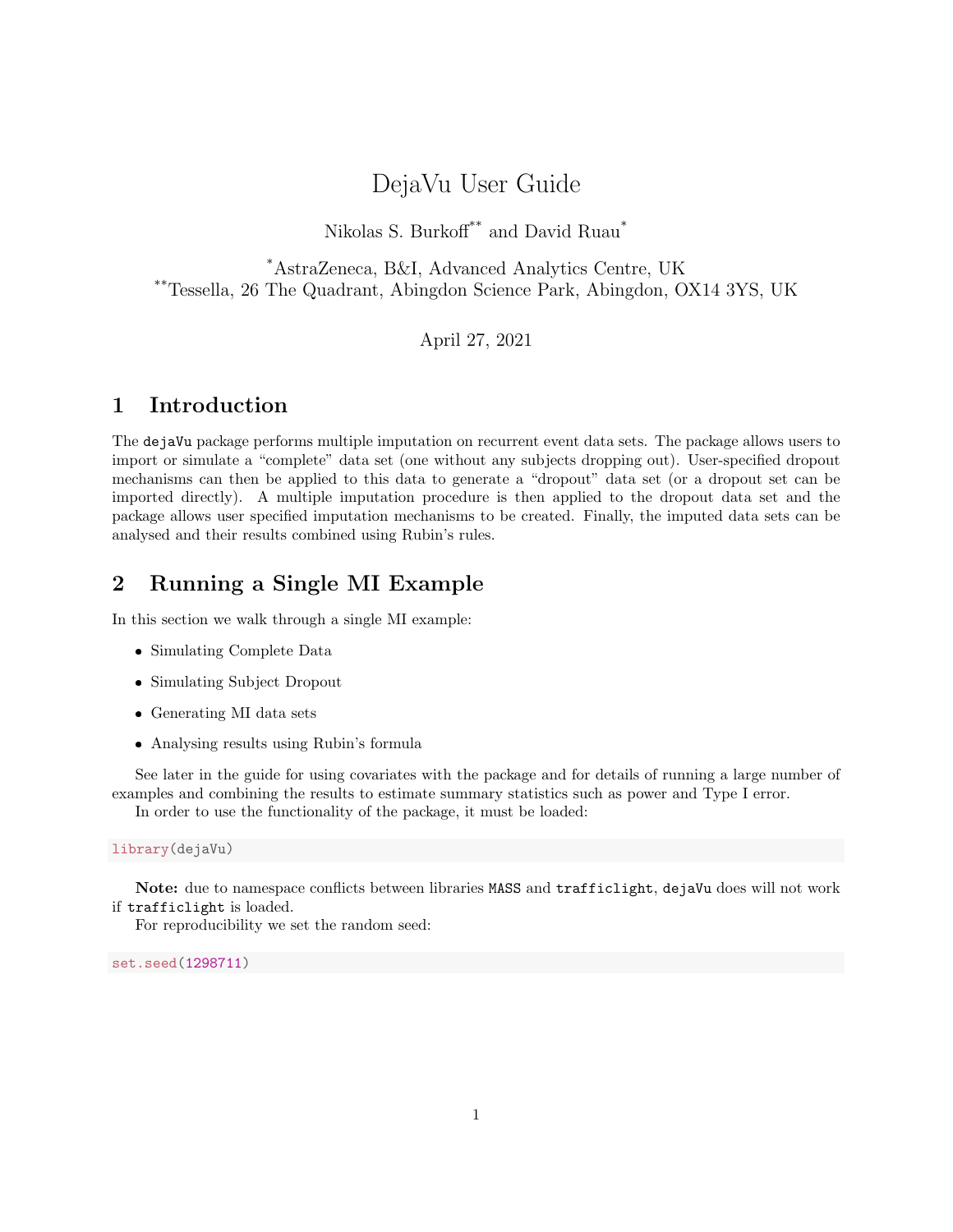#### 2.1 Simulating Complete Data

The SimulateComplete function is used to generate a complete data set of subject outcomes for a recurrent event study with follow up time  $T$  and the number of events for each subject,  $n_i$  is given by a negative binomial process.

Under the negative binomial assumption the time interval between adjacent event for a given subject are exponentially distributed with rate  $\lambda_i/T$  where  $\lambda_i \sim \text{Gamma}(1/k, k\mu)$  and k is the dispersion parameter and  $\mu$  the mean number of events (k and  $\mu$  can be different for each treatment group).

Specifically,

$$
\mathbb{P}(n_i = r) = NB(p, \gamma) = \frac{\Gamma(\gamma + r)}{\Gamma(r + 1)\Gamma(\gamma)} p^r (1 - p)^\gamma
$$
\n(1)

where  $\gamma = 1/k$  and  $p = \frac{k\mu}{1+k\mu}$ .

The SimulateComplete function takes the following arguments:

- study.time  $=T$
- number.subjects: the number of subjects in each arm to simulate if it is a single number then this will be used for both arms, otherwise a vector c(number.control,number.active)
- event.rates =  $\mu/T$ : the event rates for each arm
- dispersions = k, again either a single number if k is the same for both arms otherwise a vector.
- dejaData, this advanced option is used only when subject covariates are included; see later in the guide for further information

An example of the data generation procedure:

```
complete <- SimulateComplete(study.time=365,
                      number.subjects=50,
                      event.rates=c(0.01,0.005),
                      dispersions=0.25)
print(complete)
```

```
## complete dataset
## Study follow up period: 365
## Negative binomial event rates: 0.01 0.005
## Negative binomial dispersion: 0.25
## Data:
## 'data.frame': 100 obs. of 5 variables:
## $ Id : int 1 2 3 4 5 6 7 8 9 10 ...
## $ arm : Factor w/ 2 levels "0","1": 1 1 1 1 1 1 1 1 1 1 ...
## $ censored.time : num 365 365 365 365 365 365 365 365 365 365 ...
## $ observed.events: num 4 2 2 3 10 6 15 5 3 5 ...
## $ actual.events : num 4 2 2 3 10 6 15 5 3 5 ...
summary(complete)
## complete dataset
## Study follow up period: 365
## Subjects (per arm): 50 50
## Subject dropouts (per arm): 0 0
## Number of events (per arm): 212 69
## Total Time at risk (per arm): 18250 18250
## Empirical event rates (per arm): 0.01161644 0.003780822
```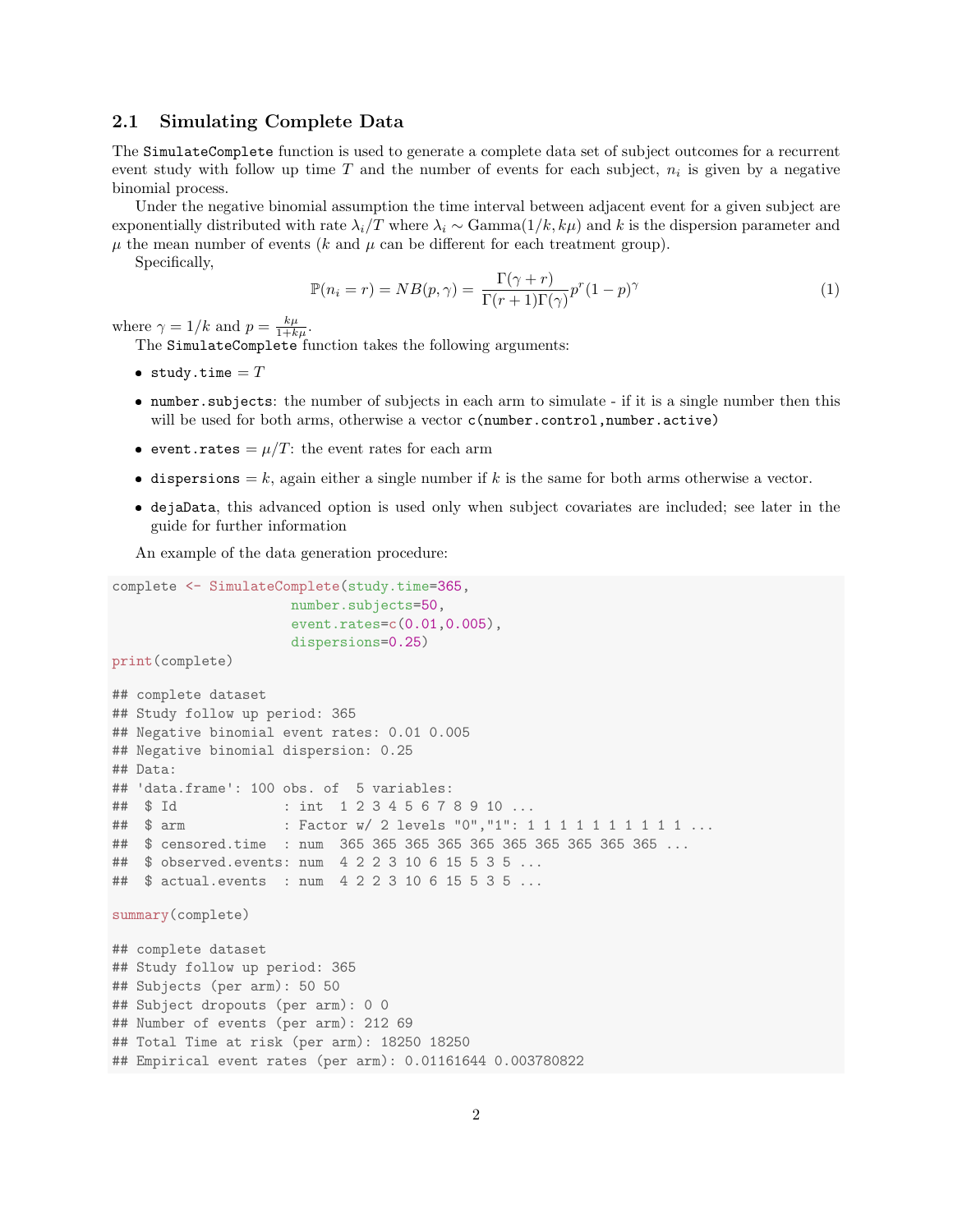We can also access the data directly:

```
head(complete$data)
```

|                                        |  |                       |     | ## Id arm censored.time observed.events actual.events |              |  |  |
|----------------------------------------|--|-----------------------|-----|-------------------------------------------------------|--------------|--|--|
|                                        |  | $\#$ $\#$ $\ 1$ $\ 0$ | 365 | 4                                                     |              |  |  |
|                                        |  | # 2 2 0               | 365 | $\mathcal{D}_{1}$                                     |              |  |  |
|                                        |  | ## 3 3 0              | 365 | $\mathcal{D}$                                         |              |  |  |
|                                        |  | ## 4 4 0              | 365 | 3                                                     | $\mathbf{3}$ |  |  |
|                                        |  | ## 5 5 0              | 365 | 10                                                    |              |  |  |
|                                        |  | ## 6 6 0              | 365 | 6                                                     | 6            |  |  |
|                                        |  |                       |     |                                                       |              |  |  |
| #The event times for subject with Id 1 |  |                       |     |                                                       |              |  |  |

complete\$event.times[[1]]

## [1] 104.3637 173.7090 195.1324 200.4362

The SimulateComplete function returns a SingleSim object. See help(SingleSim) for further details.

#### 2.2 Subject Dropout

Given a SingleSim object, we can use the SimulateDropout function to apply a dropout mechanism to create a data set which includes subject dropout. In this example we use a simple MCAR example.

The ConstantRateDrop mechanism will give subjects exponentially distributed drop out times with subject specific rate R where  $R = (\text{rate}) \exp(X_i)$  where  $X_i \sim \mathcal{N}(0, \text{var})$ . If the simulated drop out time is < T then the subject drops out and any events which occur after dropout are not observed.

```
ConstantRateDrop(rate=0.0025,var=1)
## Dropout Type: MCAR
## Dropout Mechanism: Constant rate per subject
## Parameters:
## rate : 0.0025
## between.subject.var : 1
```
This dropout mechanism can be used to create a data set with subject dropouts.

```
with.MCAR.dropout <- SimulateDropout(complete,
                    drop.mechanism=ConstantRateDrop(rate=0.0025,
                                                    var=1)) #var by default=0
```
Note the censored.time and observed.events have been updated:

```
summary(with.MCAR.dropout)
## dropout dataset
## Study follow up period: 365
## Subjects (per arm): 50 50
## Subject dropouts (per arm): 31 29
## Number of events (per arm): 126 35
## Total Time at risk (per arm): 10233.38 12147.64
## Empirical event rates (per arm): 0.01231265 0.002881218
```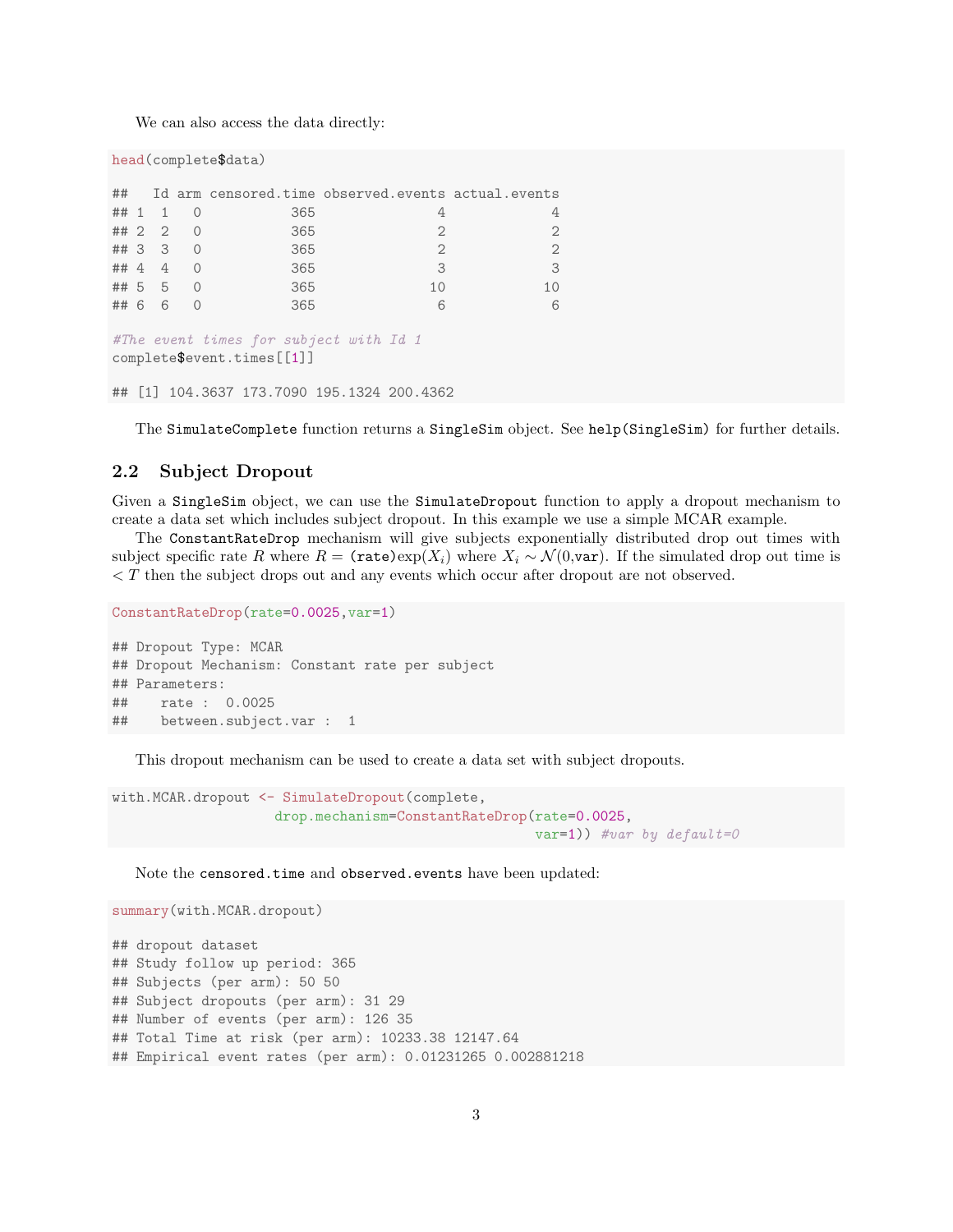head(with.MCAR.dropout\$data)

| ##     |        |           | Id arm censored.time observed.events actual.events |               |
|--------|--------|-----------|----------------------------------------------------|---------------|
| ## 1   |        | 365.00000 |                                                    |               |
|        | ## 2 2 | 19.36295  |                                                    | $\mathcal{D}$ |
| ## 3 3 |        | 365,00000 | $\mathcal{D}_{\mathcal{A}}$                        | $\mathcal{D}$ |
| ## 4   |        | 365,00000 | 3                                                  | 3             |
| ## 5   | 5      | 16.19086  | $\mathcal{D}$                                      | 10            |
| ## 6   |        | 365,00000 |                                                    |               |

See later in the tutorial for other available dropout mechanisms and a description of how to implement your own.

#### 2.3 Generating MI data sets

Given a SingleSim object we can fit a negative binomial model using the Simfit function. Note a warning will be displayed if the model fit does not converge this is possible, especially if there are a small number of subjects.

my.fit <- Simfit(with.MCAR.dropout, equal.dispersion=TRUE)

The function glm.nb from the package MASS is used with the following models:

- $\bullet$  observed.events  $\sim$  arm + offset(log(censored.time)) if equal.dispersion is TRUE
- $\bullet$  observed.events  $\sim$  offset(log(censored.time)) if equal.dispersion is FALSE and separate models are fitted for each arm

It is possible to include covariates in the model formula using the covar argument; see Section 5 for further details. Additional arguments to Simfit are passed to the model fitting function. For example Simfit(with.MCAR.dropout,maxit=50) will increase the number of iterations when fitting the model (see help(glm.control) for further details).

This creates a SingleSimFit object:

```
class(my.fit)
## [1] "SingleSimFit"
summary(my.fit)
## Summary for model fit for dropout data set
## Treatment Effect: 0.2248795
## SE (log) treatment effect: 0.247891
## 95% CI: [0.138339, 0.365557]
## Rate Estimates (per arm): 0.01265197 0.002845169
## Negative binomial dispersion model parameter: 0.4803851
## p-value: 1.749095e-09
## Note p-value is associated with this individual data set
#Can access the individual elements of the summary object
x \leftarrow summary (my.fit)
x$pval
```
## [1] 1.749095e-09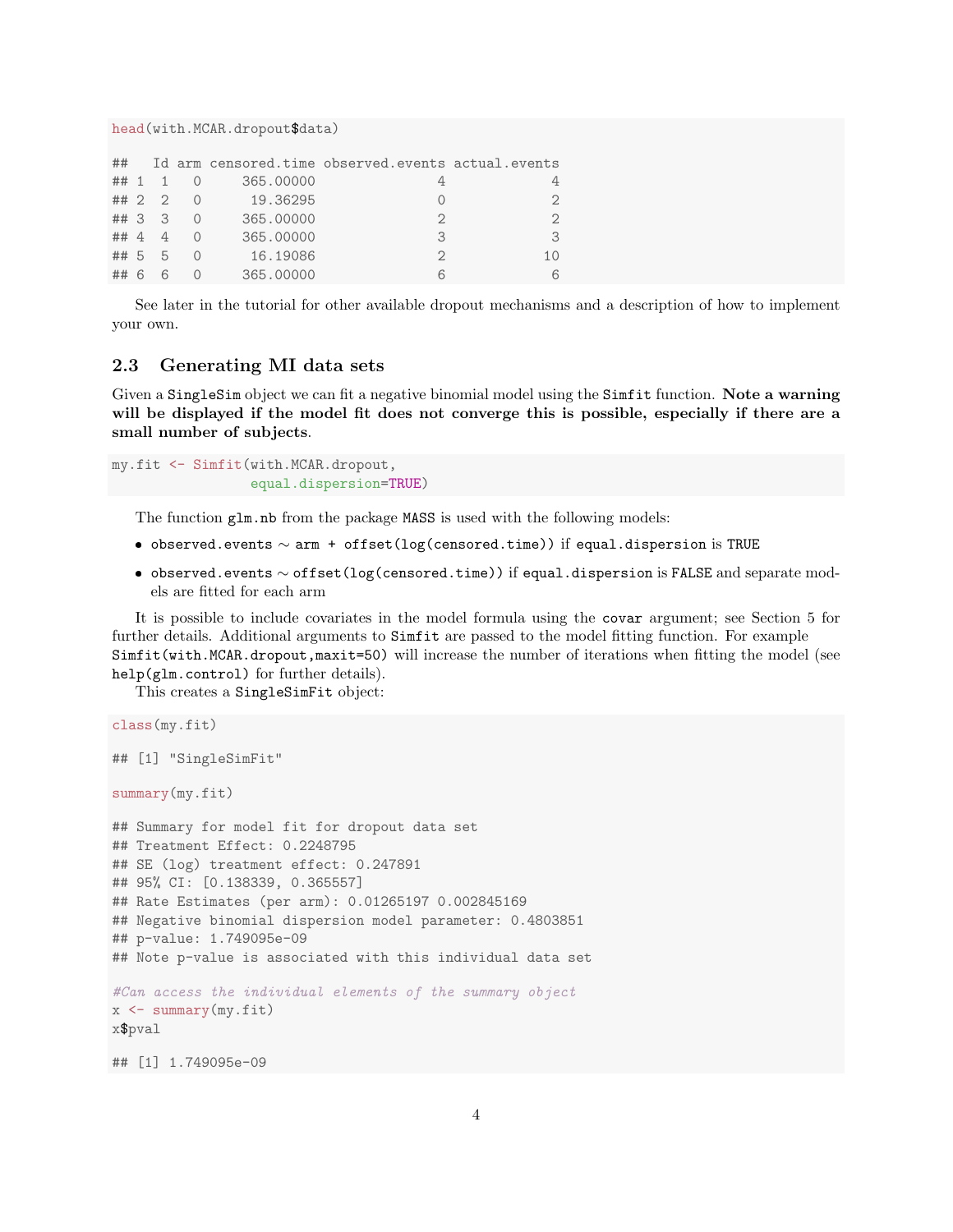We can output  $\gamma$  and  $\mu$  which would be used for the imputation (see Equation (1)) –  $\gamma$ , a vector containing the 1/dispersion for first the control arm and then the active arm and  $\mu$  a matrix containing the predicted mean number of events per subject, one row per subject, one column for if the subject were to have been in the control arm, the second for if the subject had been in the active arm.

The function genCoeff.function inside the SingleSimFit object takes one logical argument use.uncertainty. If FALSE then no uncertainty is incorporated into the parameter estimates output. By default, it is set to TRUE, whereby each call to the function generates its own sample of  $\gamma$  and  $\mu$  which takes into account uncertainty using the mvrnorm function from MASS.

Note that if there are covariates in the model then  $\mu$  is a function of these covariates.

```
#First get values direct from model fit
gamma_and_mu <- my.fit$genCoeff.function(use.uncertainty=FALSE)
```

```
## Warning in my.fit$genCoeff.function(use.uncertainty = FALSE): Not using uncertainty in parameters
therefore imputation will not be proper
```

```
gamma_and_mu$gamma
```
## [1] 2.081663 2.081663

```
head(gamma_and_mu$mu, 5)
```
 $\sharp$  #  $[$ , 1  $[$ , 1  $[$ , 2  $]$ ## [1,] 0.01265197 0.002845169 ## [2,] 0.01265197 0.002845169 ## [3,] 0.01265197 0.002845169 ## [4,] 0.01265197 0.002845169 ## [5,] 0.01265197 0.002845169

```
#Now sample uncertainty in coefficients
#each imputation will call this function
#itself and so generate its own coefficients
#for the imputation
head(my.fit$genCoeff.function(use.uncertainty=TRUE)$mu,5)
```
 $\#$   $\uparrow$   $\uparrow$   $\uparrow$   $\uparrow$   $\uparrow$   $\uparrow$   $\uparrow$   $\uparrow$   $\uparrow$   $\uparrow$   $\uparrow$   $\uparrow$   $\uparrow$   $\uparrow$   $\uparrow$   $\uparrow$   $\uparrow$   $\uparrow$   $\uparrow$   $\uparrow$   $\uparrow$   $\uparrow$   $\uparrow$   $\uparrow$   $\uparrow$   $\uparrow$   $\uparrow$   $\uparrow$   $\uparrow$   $\uparrow$   $\uparrow$   $\uparrow$   $\uparrow$   $\uparrow$   $\uparrow$   $\uparrow$  ## [1,] 0.01402533 0.003738611 ## [2,] 0.01402533 0.003738611 ## [3,] 0.01402533 0.003738611 ## [4,] 0.01402533 0.003738611 ## [5,] 0.01402533 0.003738611

Given a SingleSimFit object we can generate a set of imputed data sets:

```
imputed.data.sets <- Impute(fit = my.fit,
                            impute.mechanism = weighted_j2r(trt.weight=0),N=10)
#output the number of subject dropouts in each arm
imputed.data.sets$dropout
## [1] 31 29
```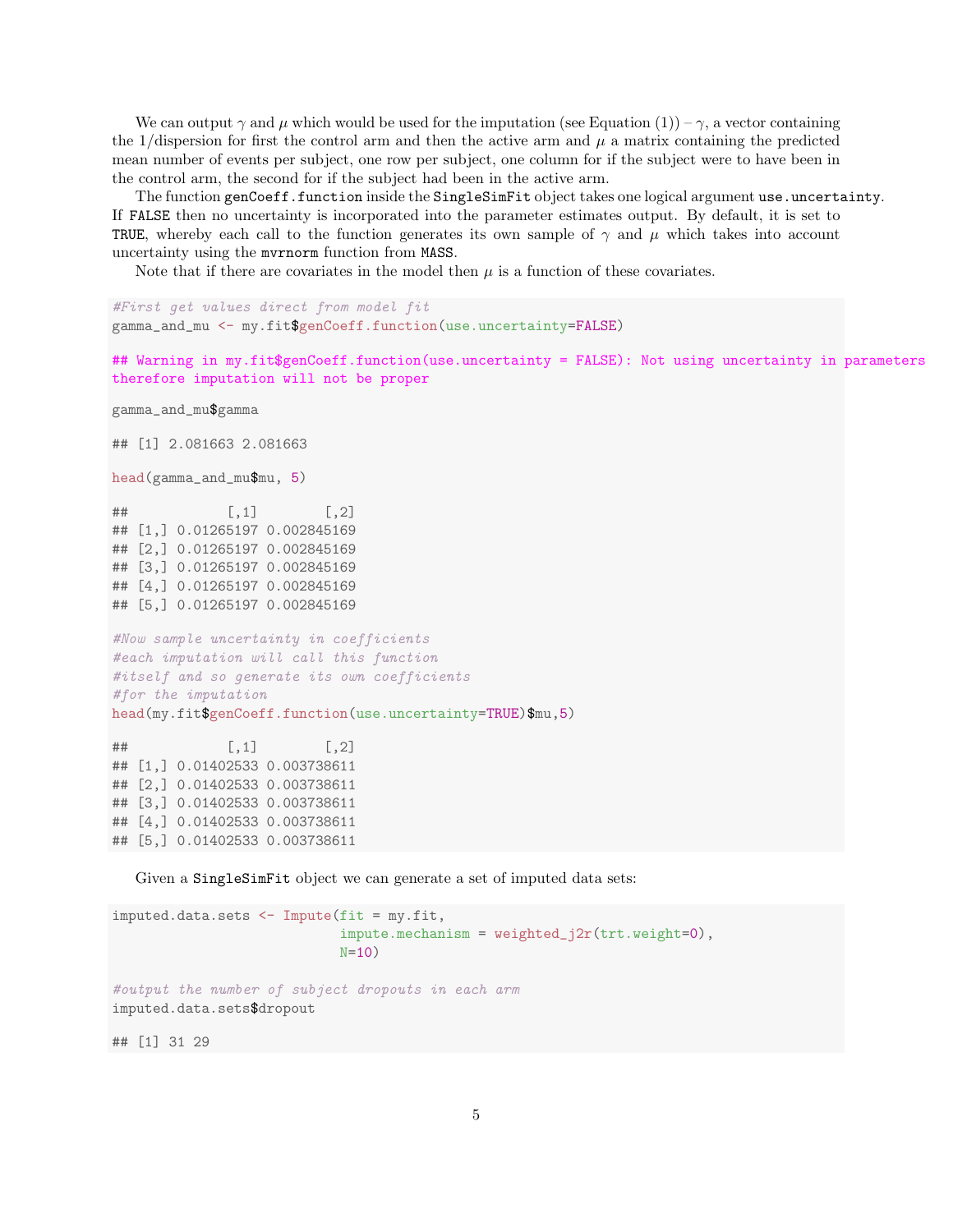The Impute function requires three arguments, the fit, an impute mechanism and  $N$  the number of data sets to impute. We are using the weighted  $j2r$  impute mechanism with treatment weight  $= 0$  which implies missing counts for subjects in both arms will be imputed according to the mean of the control arm conditioned on the number of subject's observed events. See later in the tutorial for further details, other available impute mechanisms and a description of how to implement your own.

#### 2.4 Fitting MI datasets

It is possible to access the individual imputed data sets (note these data sets assume the imputed data is 'truth' and hence as far as this data set is concerned the number of subject dropouts is 0):

sixth.data.set <- GetImputedDataSet(imputed.data.sets,index=6)

```
summary(sixth.data.set)
```
## imputed dataset ## Study follow up period: 365 ## Subjects (per arm): 50 50 ## Subject dropouts (per arm): 0 0 ## Number of events (per arm): 232 93 ## Total Time at risk (per arm): 18250 18250 ## Empirical event rates (per arm): 0.01271233 0.00509589

head(sixth.data.set\$data)

| ##     |   |     |    | Id arm censored.time observed.events actual.events actual.censored.time |
|--------|---|-----|----|-------------------------------------------------------------------------|
| ## 1 1 |   | 365 |    | 365,00000                                                               |
| ## 2 2 |   | 365 |    | 19.36295                                                                |
| ## 3 3 |   | 365 |    | 365,00000                                                               |
| ## 4 4 |   | 365 |    | 365,00000                                                               |
| ## 5 5 |   | 365 | 10 | 16.19086                                                                |
| ##6    | 6 | 365 |    | 365,00000                                                               |

Note the actual.censored.time column is the time the subject was actually censored at whereas the censored.time column is the time the subject was censored after applying the imputation. Similarly the actual.events is the actual number of events which occurred and observed.events is the number of events which were 'observed' including imputed events.

We can fit a model to imputed data sets. By default the Simfit function fits a negative binomial model, however, by using the family argument a Poission or quasi-Poisson model can be used instead (the same model formula is used as in the negative binomial case however  $glm$  is used rather than  $glm.nb$ 

```
sixth.fit <- Simfit(sixth.data.set,
                    family="poisson")
summary(sixth.fit)
## Summary for model fit for imputed data set
## Treatment Effect: 0.4008621
## SE (log) treatment effect: 0.1227306
## 95% CI: [0.3151567, 0.5098747]
## Rate Estimates (per arm): 0.01271233 0.00509589
## Negative binomial dispersion model parameter: NA
```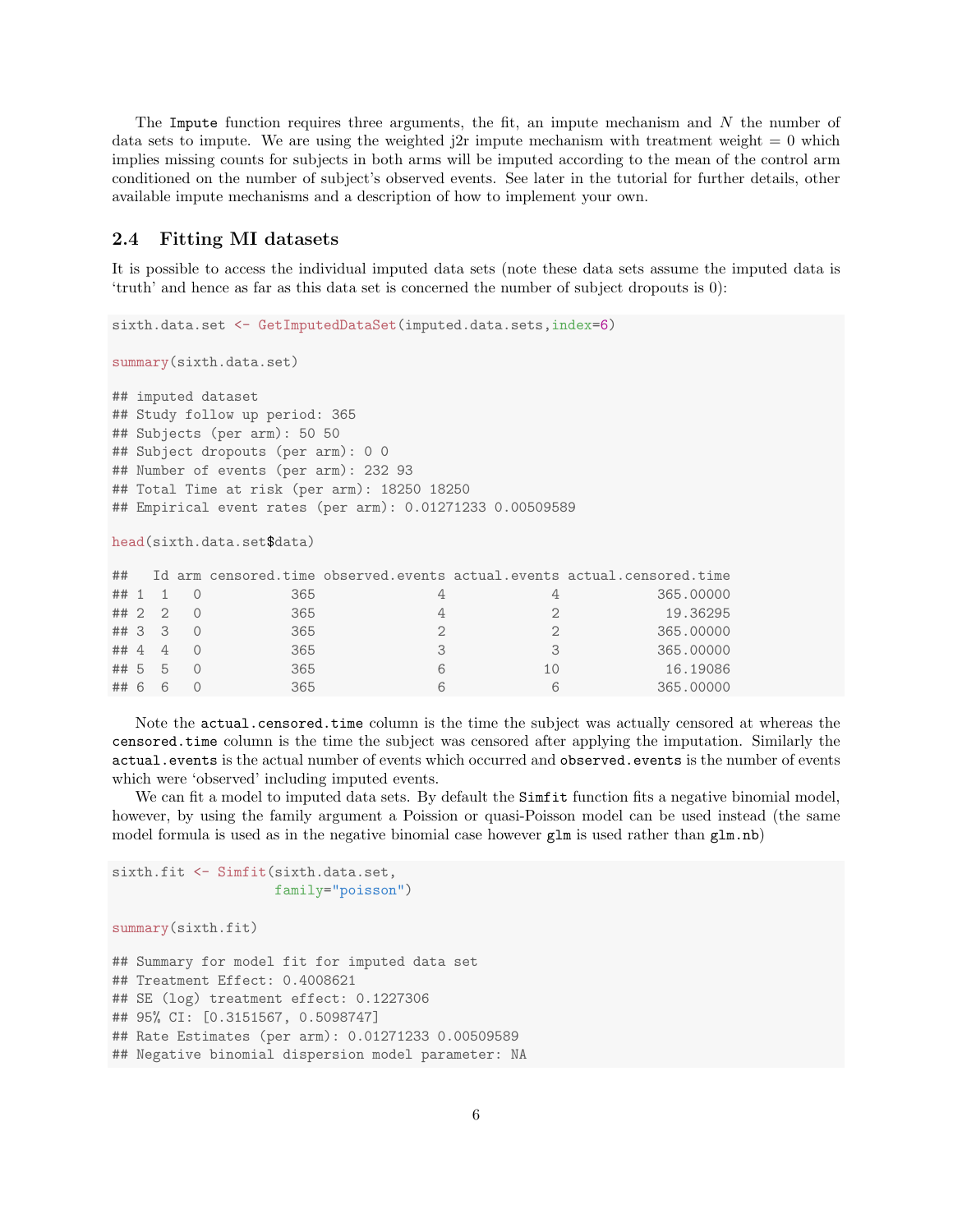```
## p-value: 9.453043e-14
## Note p-value is associated with this individual data set
```
It is possible to fit the entire set of imputed data sets in one go, again using the Simfit function (again the covar argument can be used to include covariates in the model fit):

```
fitted <- Simfit(imputed.data.sets,
                 family="negbin") #negbin is the default
```
We can create a data frame collating the fitted values:

head(as.data.frame(fitted))

```
## imputeID control.rate active.rate treatment.effect se se pval
## 1 1 0.01260274 0.004054795 0.3217391 0.1928930 4.127982e-09
## 2 2 0.01243836 0.006520548 0.5242291 0.1819008 3.845993e-04
## 3 3 0.01276712 0.006136986 0.4806867 0.1963729 1.912148e-04
## 4 4 0.01282192 0.005972603 0.4658120 0.1808050 2.385183e-05
## 5 5 0.01123288 0.005972603 0.5317073 0.1901999 8.968152e-04
## 6 6 0.01271233 0.005095890 0.4008621 0.1856446 8.473658e-07
## dispersion
## 1 0.4836589
## 2 0.5069815
## 3 0.6335479
## 4 0.4810659
## 5 0.5530908
## 6 0.4850217
```
We can also summarise the results – the values shown here are calculated using Rubin's formula [1].

summary(fitted) ## Summary for imputed data sets ## Treatment Effect: 0.4757741 ## SE (log) treatment effect: 0.2790041 ## Degrees of freedom: 33.13335 ## p-value: 0.01187991 ## Adjusted d.o.f: 19.25946 ## Adjusted p-value: 0.01527075 ## Average dispersion: 0.5844744 ## Number of subjects dropped out per arm: 31 29

### 3 Running Complete Scenarios

In order to calculate the summary statistics such as power it is necessary to repeat the procedure multiple times. In this example we show how to easily replicate and combine the results.

First we create a function which outputs a list of the summaries of the fits we are interested in: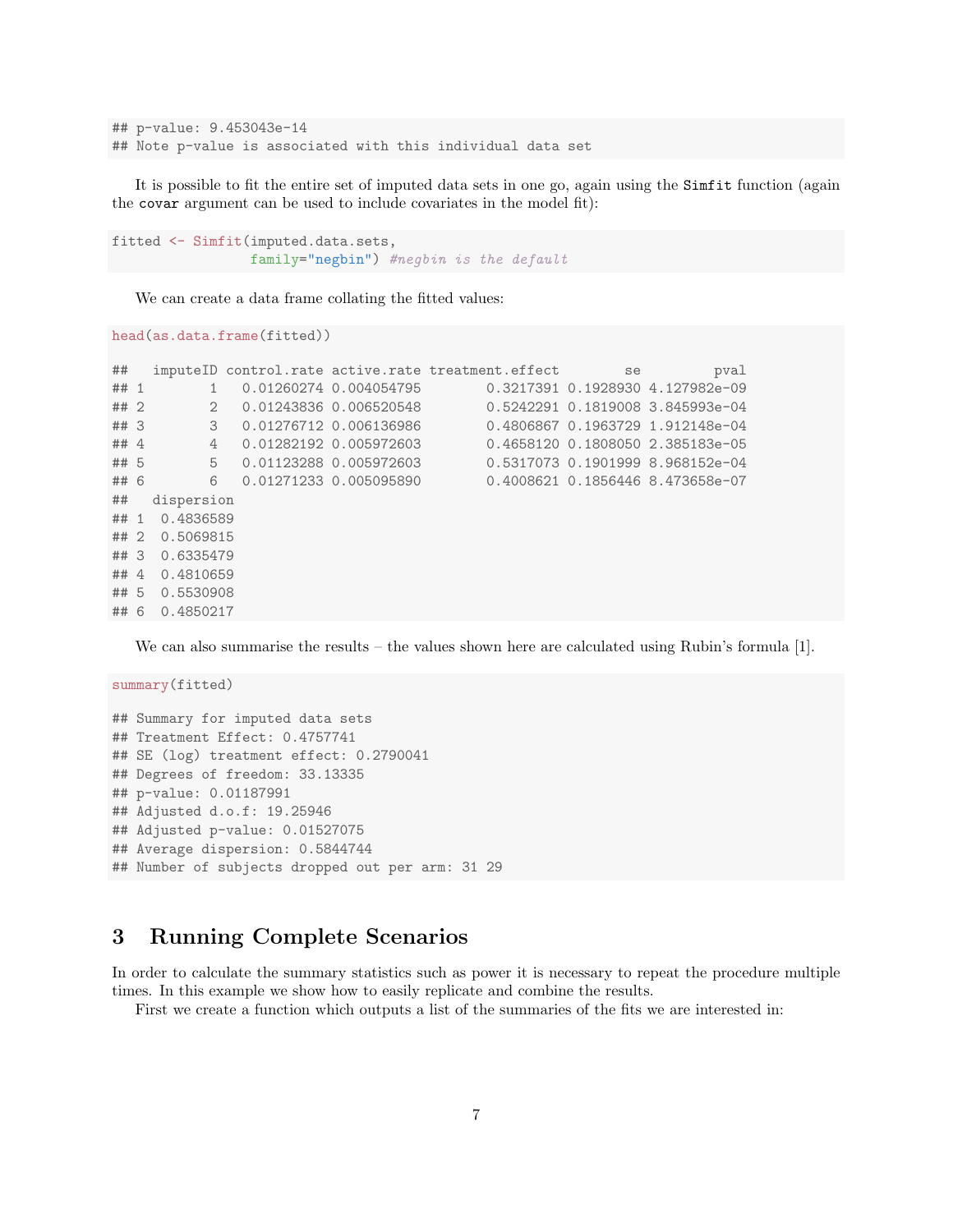```
example.scenario <- function(){
 #simulate a complete data set
 sim <- SimulateComplete(study.time=365,number.subjects=125,
                       event.rates=c(0.01,0.005),dispersions=0.25)
 #take the simulated data set and apply an MCAR dropout mechanism...
 sim.with.MCAR.dropout <- SimulateDropout(sim,
                    drop.mechanism=ConstantRateDrop(rate=0.0025))
 #fit a Negative Binomial model
 with.MCAR.fit <- Simfit(sim.with.MCAR.dropout,equal.dispersion=TRUE)
 #we can impute a set of 10 sets following the j2r mechanism using the fit
 impute.data.sets <- Impute(with.MCAR.fit,impute.mechanism = weighted_j2r(trt.weight=0),N=10)
 #we can then fit models to the entire imputed data set
 fit.imputed.set <- Simfit(impute.data.sets)
 #output the summary values
 return(list(MI=summary(fit.imputed.set), #for MI
             dropout=summary(with.MCAR.fit), #for dropout
              complete=summary(Simfit(sim)))) #for complete data set
}
```
Next we run the simulation a large number of times (In this example, two of the 6000 model fits did not fully converge, hence the warning messages):

```
answer <- replicate(500,example.scenario(),simplify = FALSE)
## Warning in theta.ml(Y, mu, sum(w), w, limit = control$maxit, trace = control$trace > : iteration
limit reached
## Warning in theta.ml(Y, mu, sum(w), w, limit = control$maxit, trace = control$trace > : iteration
limit reached
```
and process the results using the extract\_results function (note the extract\_results is a simple wrapper around the CreateScenario function):

```
#answer contains a list of lists each containing 3 SimFit objects
names(answer[[1]])
## [1] "MI" "dropout" "complete"
answer[[1]]$MI
## Summary for imputed data sets
## Treatment Effect: 0.7025427
## SE (log) treatment effect: 0.1235926
## Degrees of freedom: 56.02235
## p-value: 0.00599837
## Adjusted d.o.f: 40.59495
## Adjusted p-value: 0.006721929
```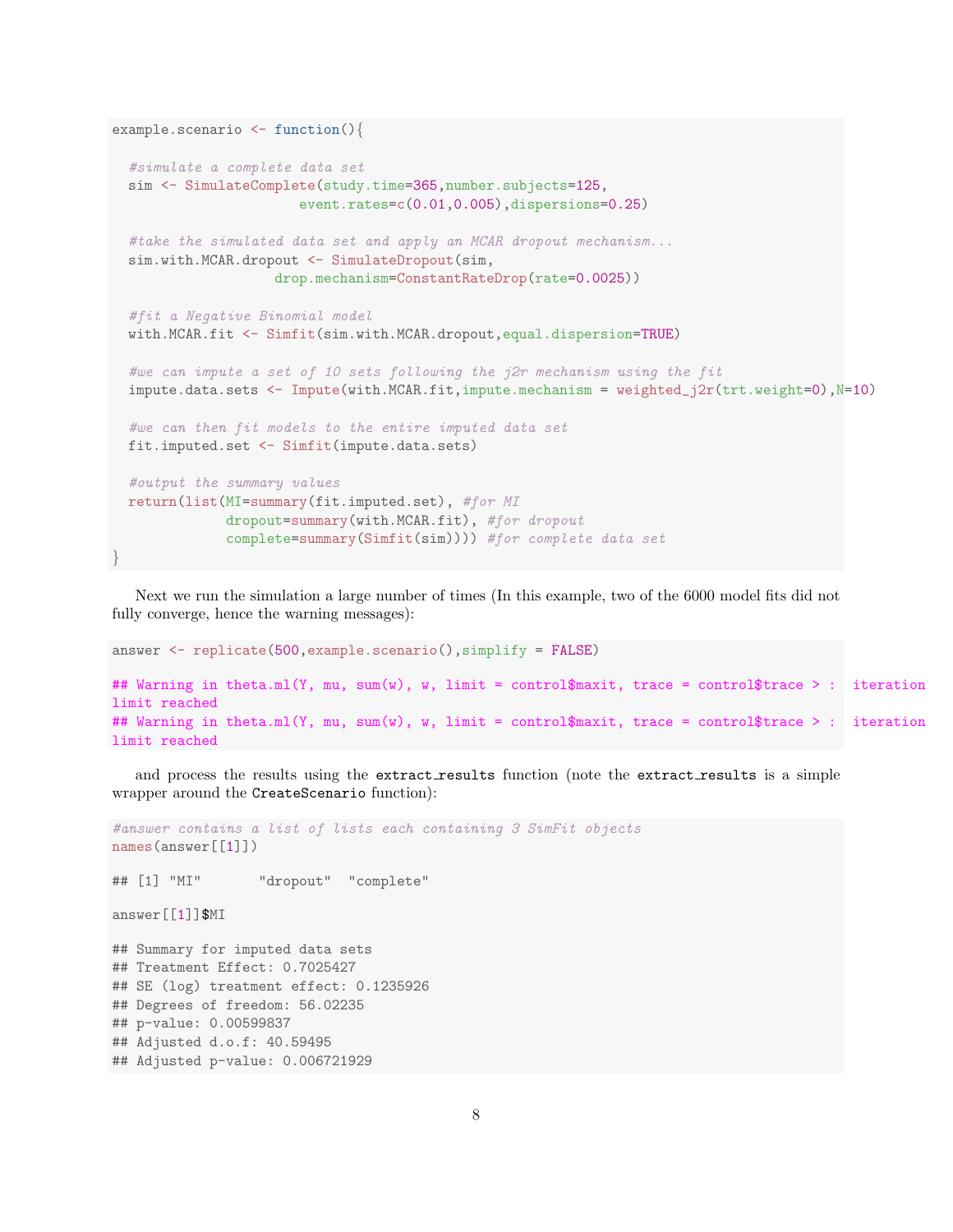```
## Average dispersion: 0.2129433
## Number of subjects dropped out per arm: 79 74
names(answer[[2]])
## [1] "MI" "dropout" "complete"
length(answer)
## [1] 500
#we can create a list with only the MI results
MI.fits <- lapply(answer,"[[","MI")
#the 2nd MI fit
MI.fits[[2]]
## Summary for imputed data sets
## Treatment Effect: 0.6568822
## SE (log) treatment effect: 0.1108937
## Degrees of freedom: 88.89575
## p-value: 0.000274139
## Adjusted d.o.f: 58.10357
## Adjusted p-value: 0.00036062
## Average dispersion: 0.1698235
## Number of subjects dropped out per arm: 75 84
#and create the scenario
MI.answer <- CreateScenario(MI.fits,description="the description of the scenario")
#The extract_results function can be used to both extract the list and
#create the scenario in one go
MI.answer <- extract_results(answer,name="MI",
                          description="Using j2r multiple imputation")
dropout.answer <- extract_results(answer,name="dropout",
                           description="Using no imputation")
complete.answer <- extract_results(answer,name="complete",
                            description="Using complete data sets")
class(MI.answer)
```
## [1] "Scenario"

We can output a summary of the simulations as a data frame and summarize the results:

head(as.data.frame(MI.answer))

| ##     |              | replica treatment.effect | se | pval                                                  | df dispersion |
|--------|--------------|--------------------------|----|-------------------------------------------------------|---------------|
| ##1    | $\mathbf{I}$ |                          |    | $0.7025427$ 0.1235926 5.998370e-03 56.02235 0.2129433 |               |
| ## 2   |              |                          |    | 0.6568822 0.1108937 2.741390e-04 88.89575 0.1698235   |               |
| $##$ 3 | 3            |                          |    | 0.6946910 0.1221099 4.187133e-03 57.20043 0.2384786   |               |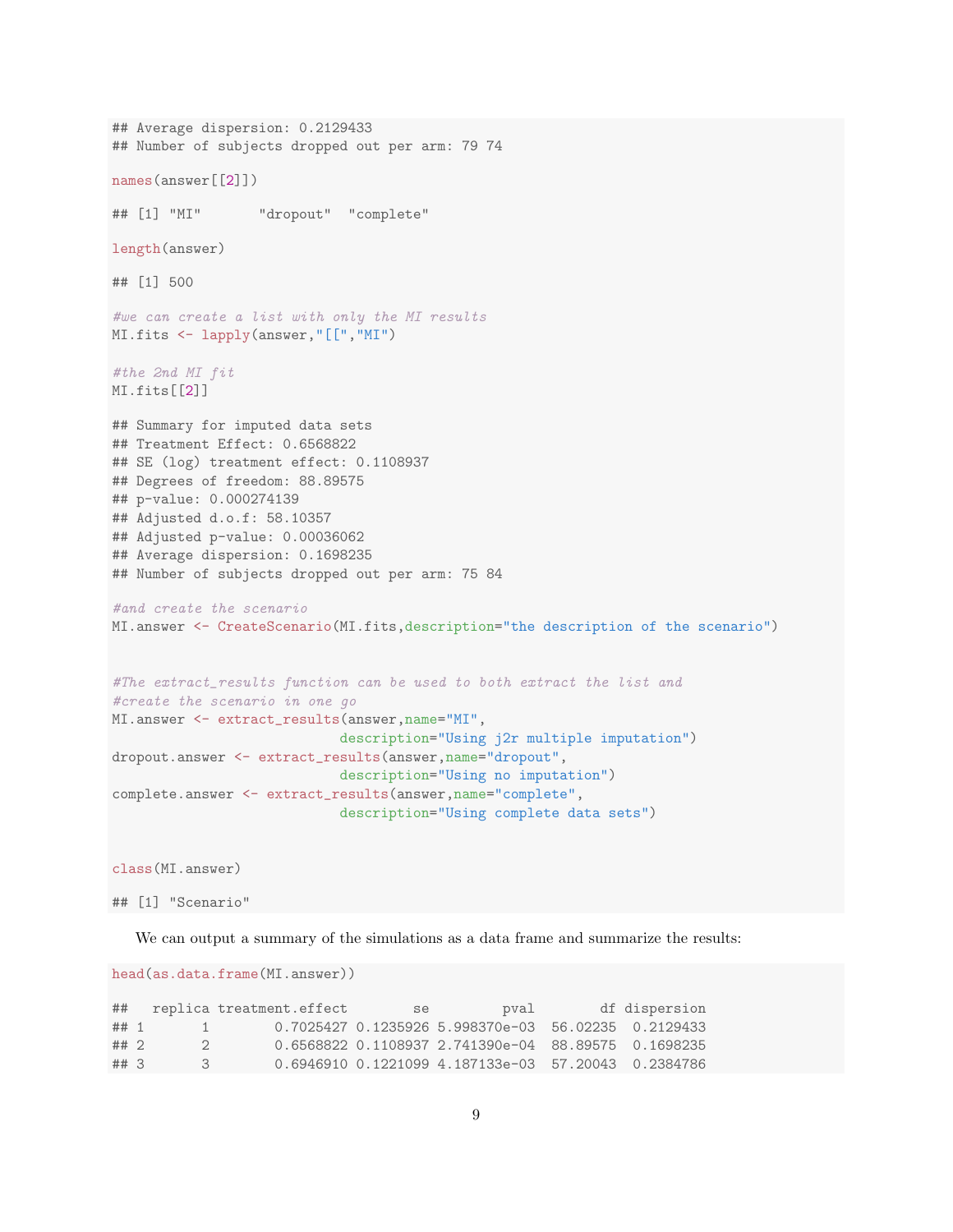## 4 4 0.6906176 0.1235480 3.820314e-03 67.58339 0.2628547 ## 5 5 0.6533744 0.1054918 6.730548e-05 348.02909 0.2547627 ## 6 6 0.6043190 0.1088671 8.455864e-06 138.59122 0.2382916 ## dropout.control.rate dropout.active.rate ## 1 0.632 0.592 ## 2 0.600 0.672 ## 3 0.688 0.520<br>
## 4 0.608 0.568 0.608 0.568 ## 5 0.584 0.584 ## 6 0.592 0.568 summary(dropout.answer) ## Scenario summary ## Description: Using no imputation ## Estimated Treatment Effect: 0.4967566 ## Event Rate Reduction: 50.32434% ## Estimated SE (log) treatment effect: 0.122086 ## Using alpha=0.05 ## power: 1 ## Dropout rate summary statistics ## Control arm: ## Min. 1st Qu. Median Mean 3rd Qu. Max. ## 0.440 0.568 0.600 0.597 0.632 0.728 ## Active arm: ## Min. 1st Qu. Median Mean 3rd Qu. Max. ## 0.464 0.568 0.600 0.598 0.632 0.736 summary(complete.answer) ## Scenario summary ## Description: Using complete data sets ## Estimated Treatment Effect: 0.5001534 ## Event Rate Reduction: 49.98466% ## Estimated SE (log) treatment effect: 0.1025977 ## Using alpha=0.05 ## power: 1 ## Dropout rate summary statistics ## Control arm: ## Min. 1st Qu. Median Mean 3rd Qu. Max. ## 0 0 0 0 0 0 ## Active arm: ## Min. 1st Qu. Median Mean 3rd Qu. Max. ## 0 0 0 0 0 0 #and can access individual elements x <- summary(MI.answer,use.adjusted.pval=TRUE,alpha=0.025) #power is calculated as the proportion of replicas which have #pvalue < alpha x\$power

## [1] 0.958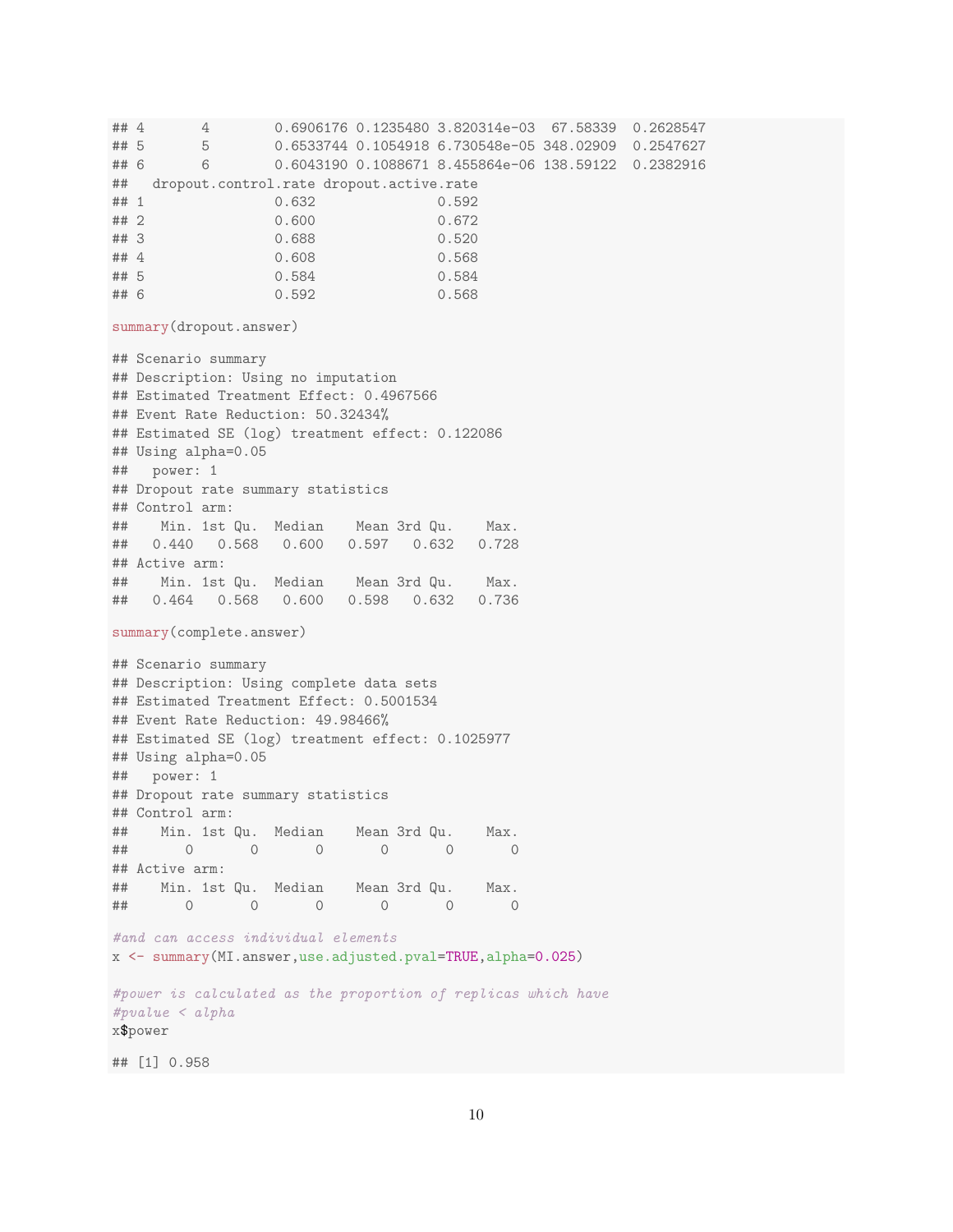### 4 Additional Dropout and Imputing Information

Additional Dropout mechanisms Alongside the ConstantRateDrop function. Additional dropout mechanisms have been implemented:

The LinearRateChangeDrop function allows a piecewise exponential drop out function where after  $j$ events subjects have drop out rate  $R_j$  where  $R_j = C_j \exp(X_j)$  where  $X_j \sim \mathcal{N}(0, \sigma^2)$  and  $C_j = C + jD$  for constants C and D.

drop.mec <- LinearRateChangeDrop(starting.rate=0.0025, #C in text above rate.change=0.0005, #D in text above var=1) #sigma^2 in text above by default var=0

drop.mec

```
## Dropout Type: MAR
## Dropout Mechanism: Linear change in rate after each event
## Parameters:
## starting.rate : 0.0025
## rate.change.after.event : 5e-04
## between.subject.var : 1
with.MAR.dropout <- SimulateDropout(complete,
                   drop.mechanism=drop.mec)
```
See later in the guide for creating custom dropout mechanisms.

Additional Imputing Mechanisms By altering the trt.weight argument, the weighted j2r imputing mechanism can be used to generate different imputing mechanisms:

If  $trt$ .weight = 0 then imputation using this mechanism will follow the jump to reference (j2r) model whereby missing counts for subjects in both arms will be imputed according to the mean of the placebo arm conditioned on the subject's observed number of events

If trt.weight = 1 then imputation using this mechanism will follow the MAR model whereby missing counts for subjects in each arm will be imputed according to the event rate of subjects in its treatment group conditioned on the subject's observed number of events

Explicitly, when using the weighted j2r function, with trt.weight=  $\omega$ ,  $\mu = (\mu_c, \mu_a)$ , the (possibly subject-specific) expected means, and  $\gamma = (\gamma_c, \gamma_a)$  are 1/dispersions, which are parameter estimates sampled with uncertainty from a model fit<sup>1</sup>, for a subject with  $O_i$  observed events and 'imputation time'  $t_i =$ T−censor.time, the number of imputed events is negative binomial given by

- $NB(p = \frac{\mu_c t_i}{\gamma_c + \mu_c T}, \gamma = \gamma_c + O_i)$  for subjects in the control arm.
- $NB(p = (1 \omega)q_c + \omega q_a, \gamma = \gamma_a + O_i)$  for subjects in the active arm where  $q_c = \frac{\mu_c t_i}{\gamma_a + \mu_a (T t_i) + \mu_c t_i}$  and  $q_a = \frac{\mu_a t_i}{\gamma_a + \mu_a T}.$

Finally if  $\text{tr.weight} = 1$  an additional argument delta can be included. It should be a vector of length 2, c(control.delta,treatment.delta) and in this case the mean number of expected events for the imputed missing data is multipled by the appropriate delta (and so  $p$  is adjusted appropriately):

weighted\_j2r(trt.weight=1,delta=c(1,1.4))

<sup>&</sup>lt;sup>1</sup>using a normal approximation to sample the coefficeints and  $log(1/dispersion)$  which are asymptotically uncorrelated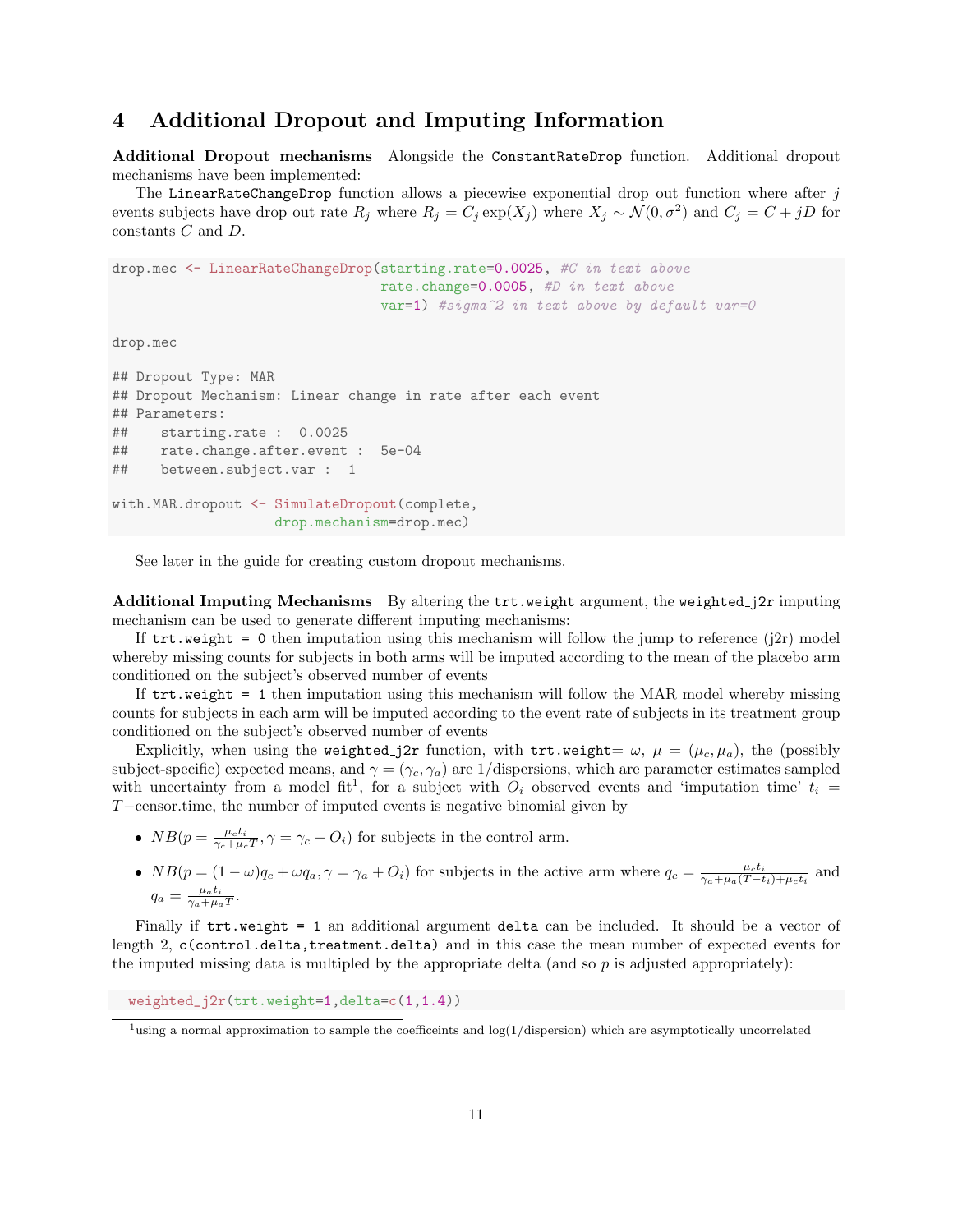```
## Imputation Method: weighted_j2r
## Parameters:
## trt.weight : 1
## delta : 1 1.4
```
### 5 Using covariates & creating new dropout/imputing mechanisms

In this Section we show how to perform multiple imputation using a data set with covariates. Here we use a set of covariates to simulate a "complete data set" of events. Note that it is possible to import a complete/dropout data set on which imputation can be perfomed, see help(ImportSim) for examples.

In order to use the SimulateComplete function with covariates, we require a data frame containing the covariates together with three additional columns: subject Id, treatment arm (0 for control or 1 for active) and a rate column (typically a function of the covariates/treatment arm). The rate column will replace the event.rates argument, so it is a subject specific  $\mu/T$ .

Users have complete freedom over the number and type of covariates. In this example we use two covariates: pre.exa, the number of events in the previous year, and steroid a variable for whether the subject is using steroids (1 yes, 0 no).

We first generate some covariates for a 100 subject trial with equal randomization proportions:

```
covar.df <- data.frame(Id=1:100,
                       arm=c(rep(0,50),rep(1,50)),
                       pre.exa=rbinom(n=100,size=15,prob=0.4),
                       steroid=rbinom(n=100,size=1,prob=0.2))
```
We then define the subject specific event rate to be given by the following formula:

 $0.001 + 0.002$ pre.exa +  $0.005(1 - \text{steroid}) + 0.008(1 - \text{arm})$ 

```
covar.df\frac{2}{3}rate \leq 0.001 + 0.002*covar.df\frac{2}{3}pre.exa +
                     0.005*(1-covar.df$steroid) + 0.008*(1-covar.df$arm)
```
head(covar.df)

|  |        |              | ## Id arm pre.exa steroid rate |         |
|--|--------|--------------|--------------------------------|---------|
|  |        | ## 1 1 0     | 10                             | 0 0.034 |
|  |        | $\#$ # 2 2 0 | $\overline{\mathbf{3}}$        | 0 0.020 |
|  | ## 3 3 | $\bigcirc$   | - 5                            | 0.024   |
|  | ## 4 4 | $\bigcirc$   | $7\phantom{.0}$                | 0 0.028 |
|  | ## 5 5 | $\bigcirc$   | 8                              | 0 0.030 |
|  | ## 6 6 | $\bigcirc$   | $\Omega$                       | 0 0.032 |

Finally we can simulate a complete data set using the dejaData argument to the SimulateComplete function:

```
complete.covar <- SimulateComplete(study.time=365,
                      dispersion=0.25,
                      dejaData = MakeDejaData(covar.df,arm="arm",
                                              Id="Id",rate="rate"))
```
head(complete.covar\$data)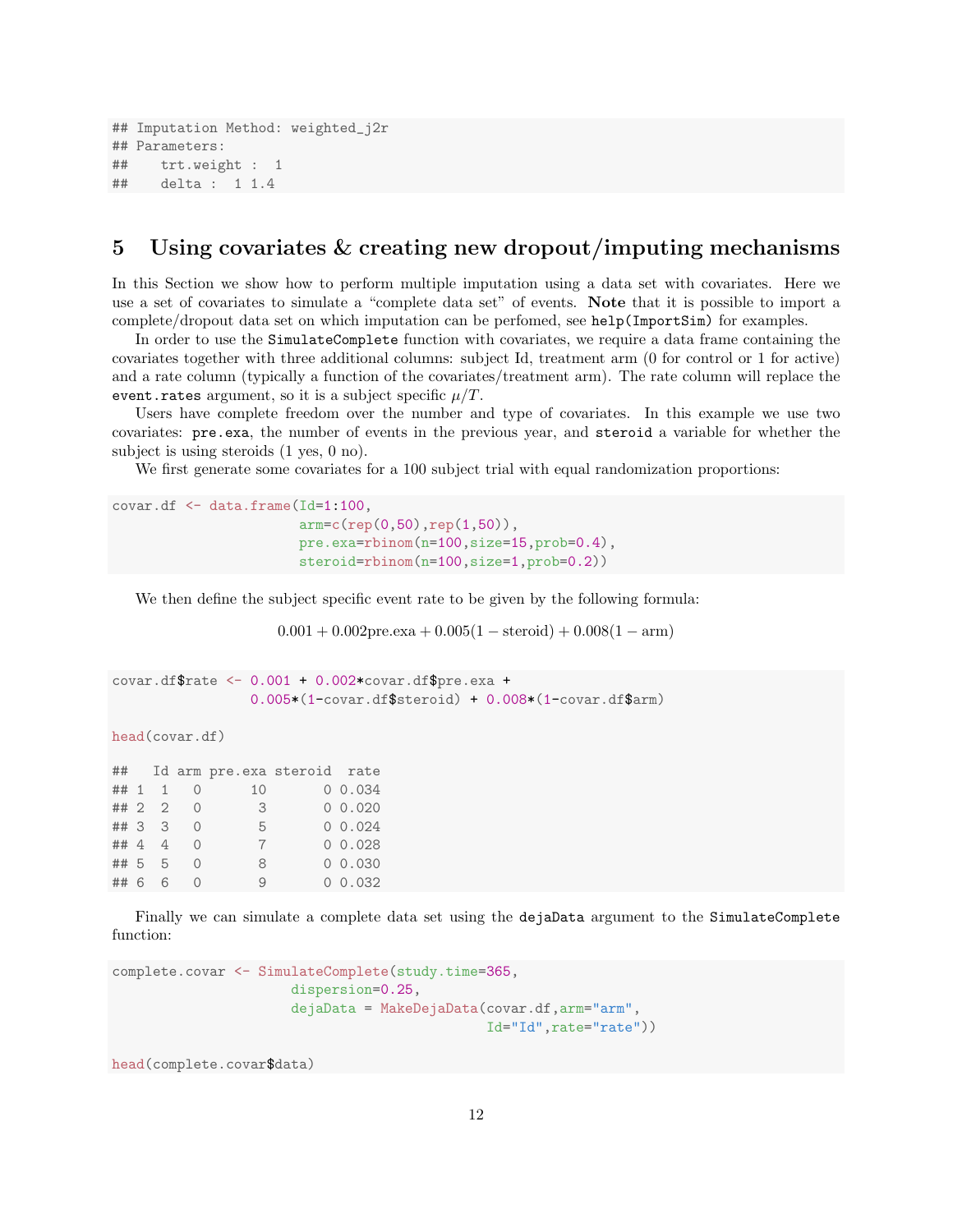|  |        |                       |     | ## Id arm censored.time observed.events actual.events pre.exa steroid |                |    |  |
|--|--------|-----------------------|-----|-----------------------------------------------------------------------|----------------|----|--|
|  |        | $\#$ $\#$ $\ 1$ $\ 0$ | 365 | 26                                                                    | 26             |    |  |
|  |        | $\#$ # 2 2 0          | 365 | 4                                                                     | $\overline{4}$ | -3 |  |
|  |        | ## 3 3 0              | 365 | 22                                                                    | 22             | 5  |  |
|  |        | # 4 4 0               | 365 | 6                                                                     | 6              |    |  |
|  |        | $\#$ # 5 5 0          | 365 |                                                                       |                |    |  |
|  | ## 6 6 |                       | 365 | 1 ( )                                                                 |                |    |  |

The MakeDejaData function requires 4 arguments: the data frame and the column names used for the treatment arm, the subject Id and the event rate. The value in the event rate column for each subject is used as the negative binomial event rate  $(\mu/T)$  for this subject when simulating event times.

Implementing new drop out mechanisms (advanced!) - the idea is for a developer to add new mechanisms, though advanced R users can follow these instructions. It is possible to implement your own drop out mechanisms using the CreateNewDropoutMechanism function. A DropoutMechanism object should be created which contains 5 elements. We show a very simple example here and see help(DropoutMechanism.object) and help(CreateNewDropoutMechanism) for further details.

In our example we say subject dropouts are exponentially distributed with subject specific rate  $R$  where  $R = (\text{rate}) \exp(X_i)$  where  $X_i \sim \mathcal{N}(0, \text{var})$  and there are different rates dependent on whether the subject is on steroids.

```
#we create a function which returns the new dropout mechanism
steroidMCAR <- function(steroid.rate, non.steroid.rate, var=0){
  #First we create a function which must take in two arguments,
  #event.times - a list of a single subject's event times
  #data - a row of the data frame containing the subject details
  #and outputs the time of subject dropout
  GetDropTime <- function(event.times,data){
   rate <- if(data$steroid==1) steroid.rate else non.steroid.rate
   rate \leq rate*exp(rnorm(1, mean = 0, sd = sqrt(var)))
   dropout.time <- rexp(1,rate)
   return(min(dropout.time, data$censored.time))
  }
  #we create a vector of the columns from the data frame that
  #are used in the GetDropTime function
  cols.needed <- c("censored.time","steroid")
  #we call the CreateNewDropoutMechanism function
  #with the following arguments
  CreateNewDropoutMechanism(type="MNAR",
                            text="Rate dependent on steroid use", #the text to be output
                            cols.needed=cols.needed, #see above
                            GetDropTime=GetDropTime, #see above
                            parameters=list(steroid.rate=steroid.rate,
                                            non.steroid.rate=non.steroid.rate,
                                            var=var) #The parameters to be output
                            )
```
}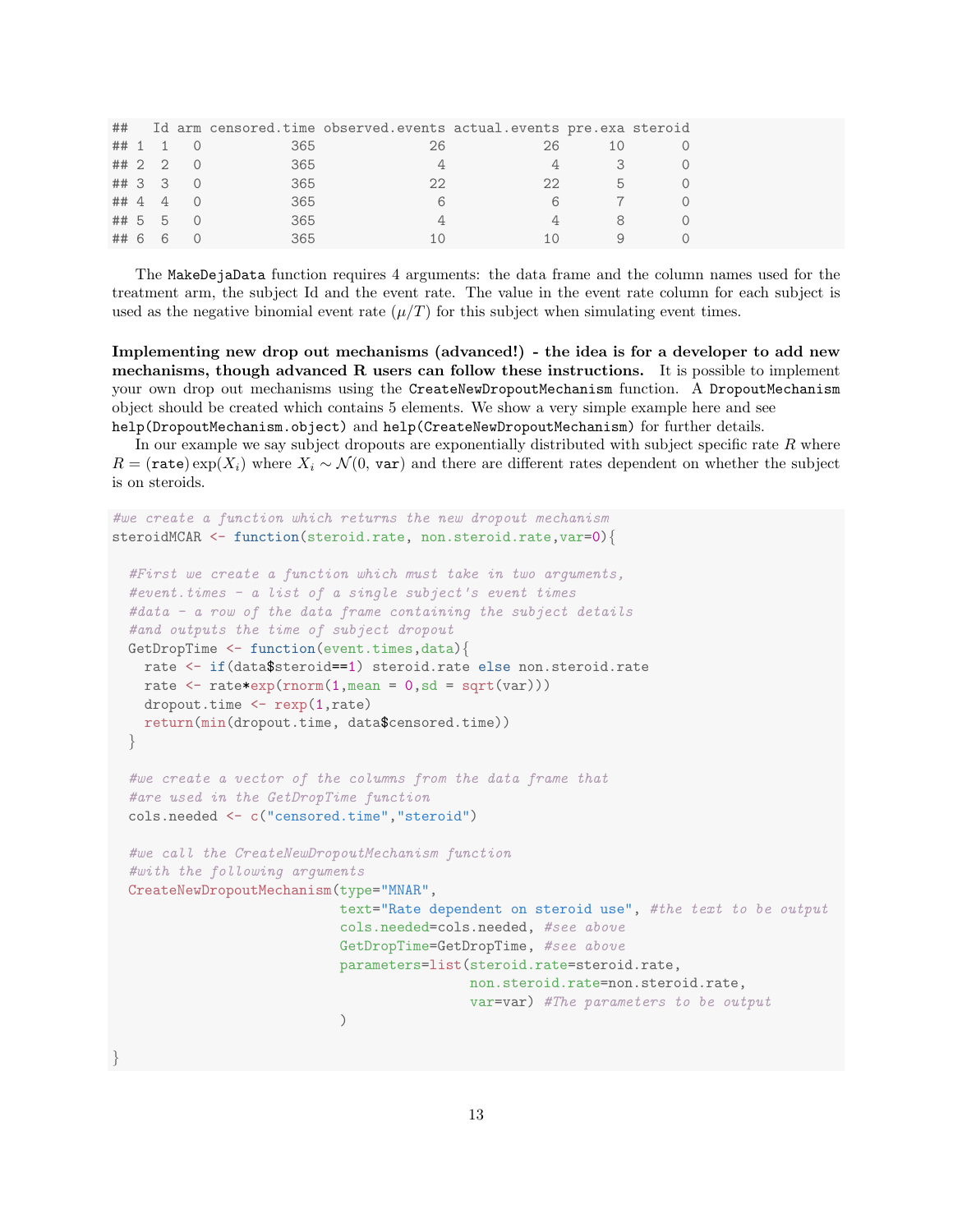We can then use the steroidMCAR function:

```
#we can view the dropout mechanism
steroidMCAR(steroid.rate = 0.005, non.steroid.rate = 0.025)
## Dropout Type: MNAR
## Dropout Mechanism: Rate dependent on steroid use
## Parameters:
## steroid.rate : 0.005
## non.steroid.rate : 0.025
## var : 0
#we can use it
dropout.covar <- SimulateDropout(complete.covar,
                   drop.mechanism=steroidMCAR(steroid.rate = 0.0025,
                                  non.steroid.rate = 0.001)
summary(dropout.covar)
## dropout dataset
## Study follow up period: 365
## Subjects (per arm): 50 50
## Subject dropouts (per arm): 20 18
## Number of events (per arm): 361 283
## Total Time at risk (per arm): 13985.88 14190.8
```
## Empirical event rates (per arm): 0.02581175 0.01994249

By using the covar argument with the SimFit function, covariates can be included in the model fit. In the code below we include the covariate pre.exa in the model fit (so the model becomes observed.events  $\sim$  arm + offset(log(censored.time))+ pre.exa).

```
dropout.fit <- Simfit(dropout.covar,
                equal.dispersion=TRUE,
                covar=~pre.exa)
#The values of mu now depend on subject's pre.exa value
gamma_mu <- dropout.fit$genCoeff.function(use.uncertainty=TRUE)
head(gamma_mu$mu)
\sharp # [, 1 [, 2 ]## [1,] 0.05599407 0.03905091
## [2,] 0.01562708 0.01089850
## [3,] 0.02250293 0.01569380
## [4,] 0.03240412 0.02259900
## [5,] 0.03888488 0.02711877
## [6,] 0.04666179 0.03254247
```
Implementing new imputing mechanisms (advanced!) - the idea is for a developer to add new mechanisms, though advanced R users could follow these instructions It is possible to implement your own imputing mechanisms using the CreateNewImputeMechanism function. A ImputeMechanism object should be created which contains 4 elements. We show a toy example here and see help(ImputeMechanism.object) and help(CreateNewImputeMechanism) for further details.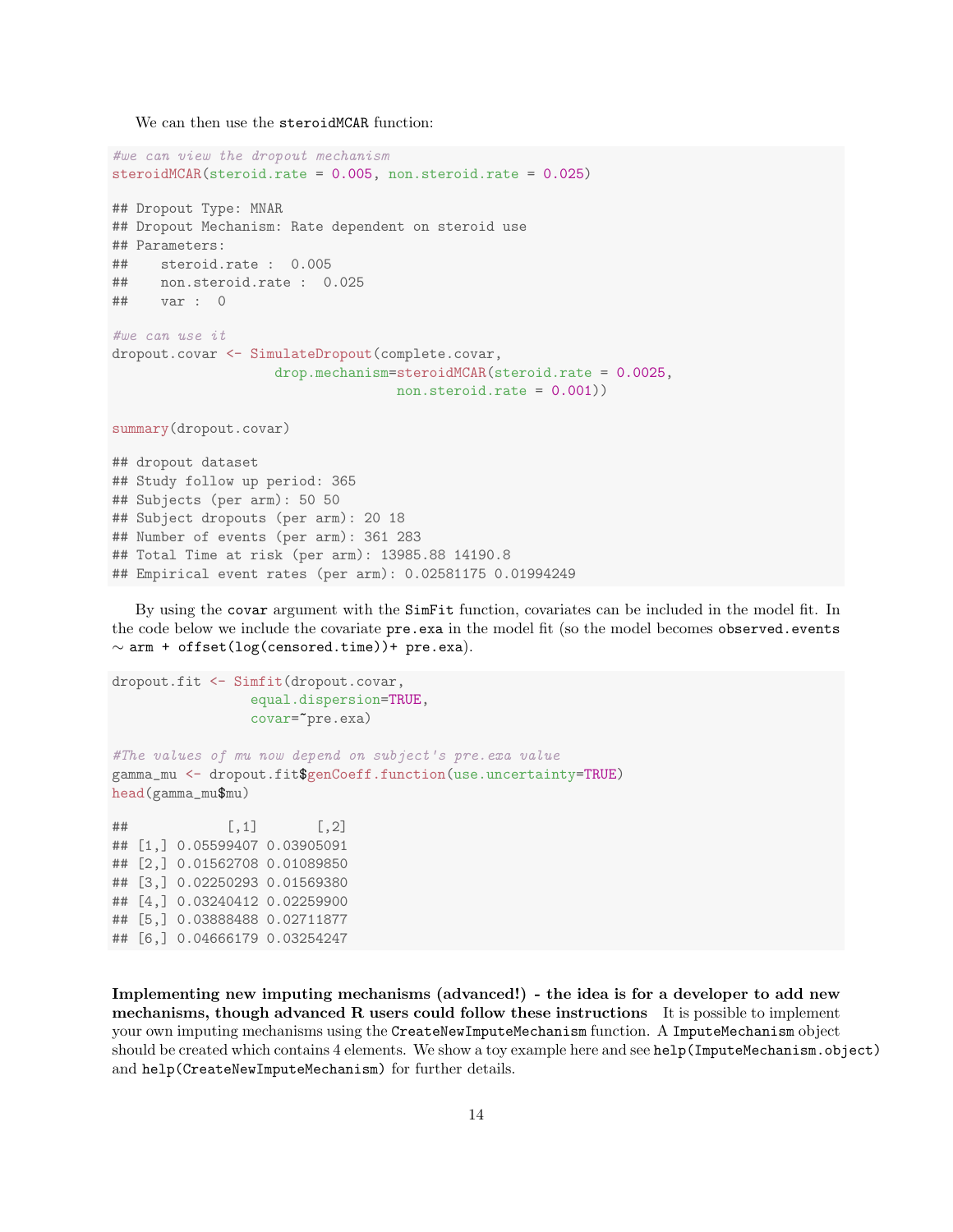In our toy<sup>2</sup> example we would like subjects in the treatment group to have no imputed events and subjects in the control group to have either 0 or 1 events with a given probability which depends on their steroid covariate value. If subjects have an event it is midway between dropping out and the end of the follow up period.

```
#we create a function which returns the new dropout mechanism
#arguments are parameters for probability control arm having event
my.example.impute <- function(steroid.prob,non.steroid.prob){
  #We need a function which takes in a SingleSimFit object
  #and returns a list with 2 elements:
  #newevent.times which contains vectors of the imputed event times for each subject
  #new.censored.times, a vector of the times the imputed data subjects dropout
  #(the code in this function has been designed for clarity as does NOT follow
  #R best practice)
  impute \leq function(fit){
    #how many subjects are there in the data frame?
   number.of.subjects <- numberSubjects(fit)
   #subject follow up time
   study.time <- fit$singleSim$study.time
   #After imputing data, all subjects are followed up
   #for study.time
   new.censored.times <- rep(study.time,number.of.subjects)
   #The subject data
   data <- fit$singleSim$data
   #the imputed event times for each subject
   newevent.times <- list()
   #Note could access the mu, gamma taking into
    #account uncertainty in parameter estimates for the imputation
   gamma_mu <- fit$genCoeff.function(use.uncertainty=TRUE)
   #so gamma_mu£mu[i,] is (mu_c,mu_a) for subject i
   #for each subject create a vector of imputed event times
   #if no events are imputed then use numeric(0)
   for(id in 1:number.of.subjects){
      #assume by default no events are imputed
     newevent.times[[id]] <- numeric(0)
      #time left on study
     time.left <- study.time - data[id,]$censored.time
      #if ti = 0 then subject didn't drop out so
```
<sup>&</sup>lt;sup>2</sup>this is clearly not a sensible imputing method but shows how to implement imputing mechanisms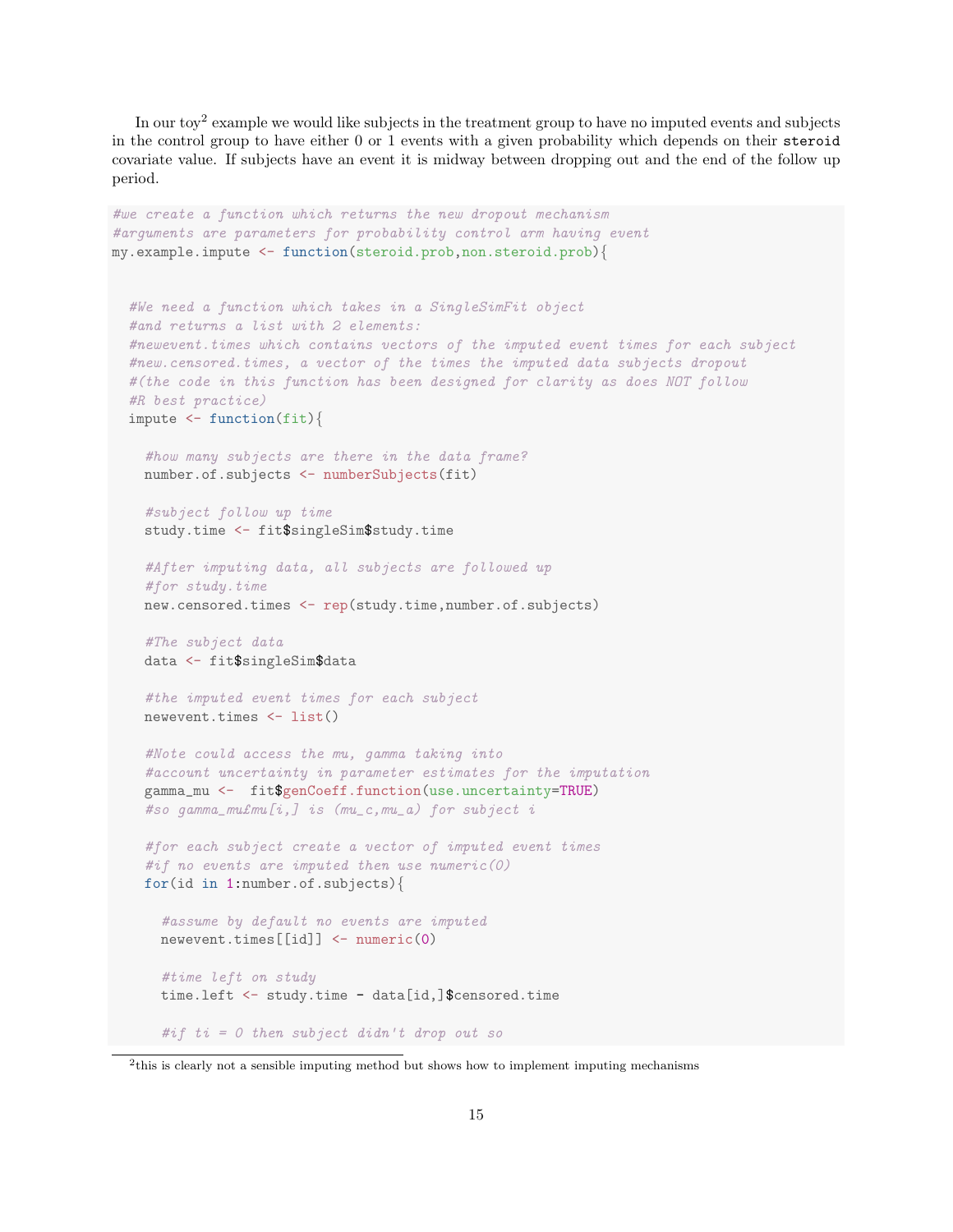```
#no imputed events and if in treatment group then no new events
      if(data[id,]$arm==1 || time.left==0) next;
      #get the probability of an event
     prob <- if(data[id,]$steroid==1)steroid.prob else non.steroid.prob
      #did subject have an event?
     if(rbinom(n=1,size = 1,prob=prob)!= 0}{
       newevent.times[[id]] <- data[id,]$censored.time + 0.5*time.left
      }
    }
   #return the appropriate list
   return(list(new.censored.times=new.censored.times,
               newevent.times=newevent.times))
  }
  #we create a vector of the columns from the data frame that
  #are used in the impute function
  cols.needed <- c("censored.time","arm","steroid")
  CreateNewImputeMechanism(name="my new impute mechanism", #name for outputting
                    cols.needed=cols.needed, #see above
                    impute=impute, #see above
                    parameters=list(steroid.prob=steroid.prob,
                                   non.steroid.prob=non.steroid.prob)) #extra parameters
}
#we can view the impute mechanism
my.example.impute(steroid.prob=0.5,non.steroid.prob = 0.9)
## Imputation Method: my new impute mechanism
## Parameters:
## steroid.prob : 0.5
## non.steroid.prob : 0.9
```
For a more complex example (aimed for developers) see the functions: weighted\_j2r and dejaVu:::.internal.impute. Using the imputation mechanism, MI can be performed and models (with covariates) fitted to the data as before:

```
imputed.covar <- Impute(fit = dropout.fit,
                  impute.mechanism = my.example.impute(steroid.prob=0.5,
                                       non.steroid.prob = 0.9),
                  N=10)
fitted.covar <- Simfit(imputed.covar,
                 family="negbin",
                 covar=~pre.exa)
summary(fitted.covar)
```